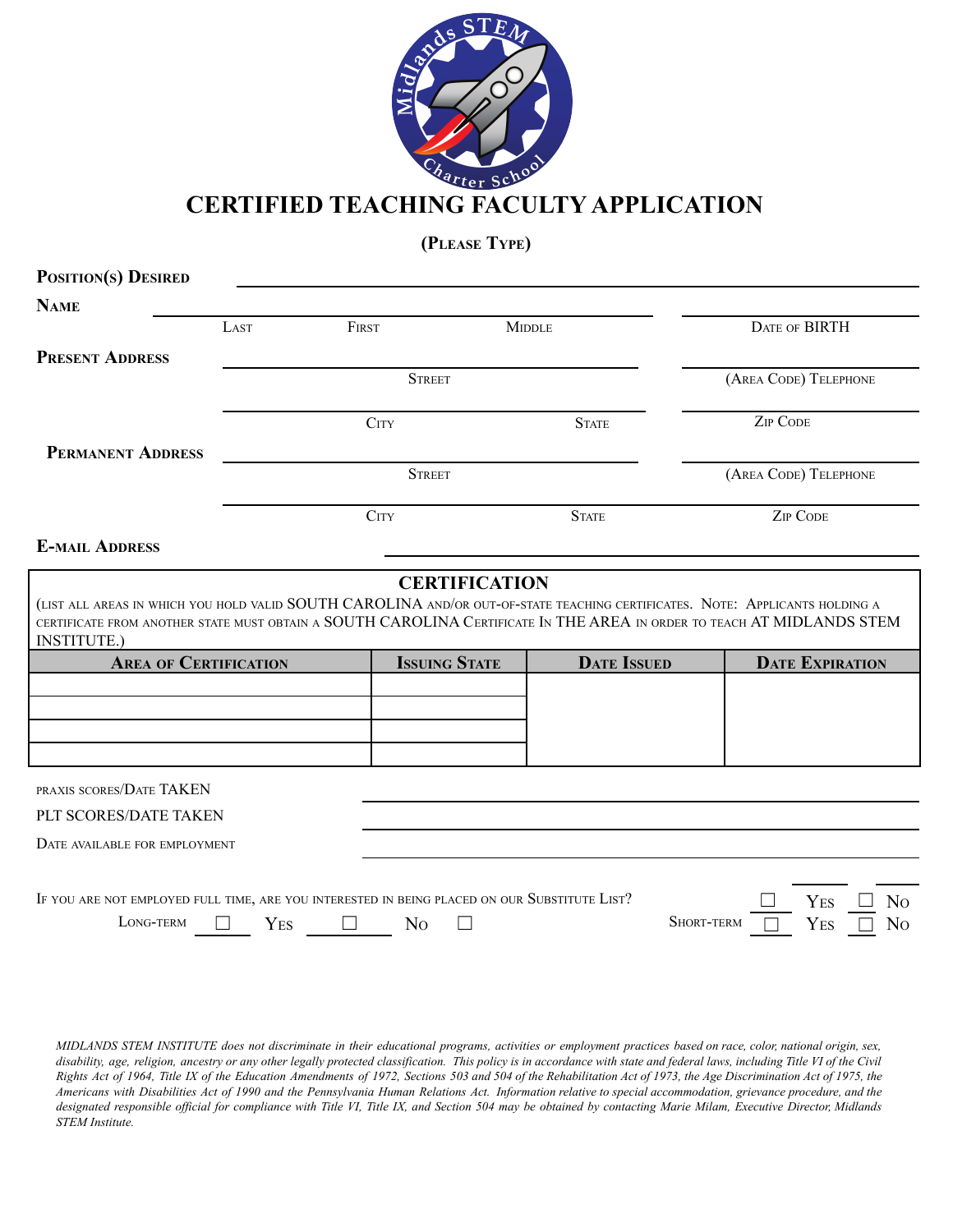### **EDUCATIONAL BACKGROUND**

|                       | <b>SCHOOL OR INSTITUTION AND LOCATION</b> | MAJOR/<br><b>MINOR</b> | DIPLOMAS,<br><b>DEGREES OR</b><br><b>CREDITS EARNED</b> | <b>GRADE POINT</b><br><b>AVERAGE</b><br>(GPA) |
|-----------------------|-------------------------------------------|------------------------|---------------------------------------------------------|-----------------------------------------------|
| <b>HIGH SCHOOL</b>    |                                           |                        |                                                         |                                               |
| COLLEGE/UNIVERSITY    |                                           |                        |                                                         |                                               |
| COLLEGE/UNIVERSITY    |                                           |                        |                                                         |                                               |
| <b>GRADUATE STUDY</b> |                                           |                        |                                                         |                                               |
| <b>GRADUATE STUDY</b> |                                           |                        |                                                         |                                               |

### **EXPERIENCE**

|                 | Name of Employer and Address<br>Dates  |                              | Your Title |                         |                     |
|-----------------|----------------------------------------|------------------------------|------------|-------------------------|---------------------|
| From            |                                        |                              |            |                         |                     |
| To              |                                        | (Area Code) Telephone:       |            |                         |                     |
|                 |                                        | Work Performed:              |            |                         | Reason for Leaving: |
|                 |                                        |                              |            |                         |                     |
|                 | Name & Title of<br>Supervisor:         |                              |            | Final Yearly<br>Salary: |                     |
|                 | Dates                                  | Name of Employer and Address |            |                         | Your Title          |
| From            |                                        |                              |            |                         |                     |
| To              |                                        | (Area Code) Telephone:       |            |                         |                     |
|                 | Work Performed:<br>Reason for Leaving: |                              |            |                         |                     |
|                 |                                        |                              |            |                         |                     |
|                 | Name & Title of<br>Supervisor:         |                              |            | Final Yearly<br>Salary: |                     |
|                 | Dates                                  | Name of Employer and Address |            |                         | Your Title          |
| From            |                                        |                              |            |                         |                     |
| To              |                                        | (Area Code) Telephone:       |            |                         |                     |
| Work Performed: |                                        |                              |            |                         | Reason for Leaving: |
|                 |                                        |                              |            |                         |                     |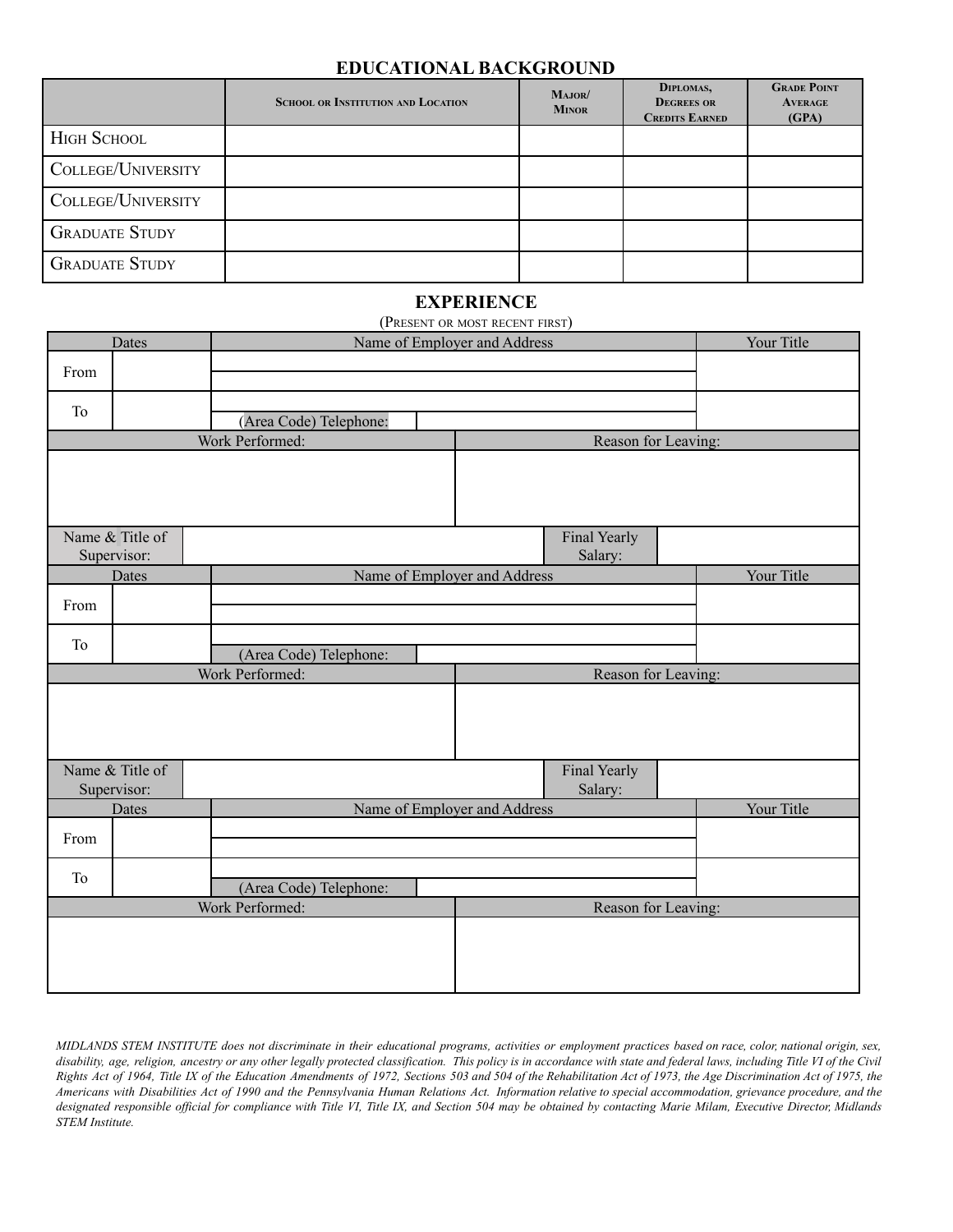| Name & Title of<br>Supervisor: |                                                                      | Final Yearly<br>Salarv |  |
|--------------------------------|----------------------------------------------------------------------|------------------------|--|
|                                | Please list activities that you are qualified to supervise or coach: |                        |  |

If you have not been previously employed in a teaching position, please complete the following:

# **STUDENT OR PRACTICE TEACHING**

| <b>GRADE OR SUBJECT TAUGHT</b> | <b>NAME AND ADDRESS OF SCHOOL</b> | 1. COLLEGE SUPERVISOR  |
|--------------------------------|-----------------------------------|------------------------|
|                                |                                   | 2. COOPERATING TEACHER |
|                                |                                   |                        |
|                                |                                   |                        |
|                                |                                   | $\overline{2}$         |
|                                |                                   |                        |
|                                |                                   |                        |
|                                |                                   |                        |
|                                |                                   | ∍<br>∠                 |
|                                |                                   |                        |

### **Student Teaching References:**

Please attach photocopies of letters of reference and/or evaluations from college/university student teacher supervisor and cooperating teacher(s).

#### **REFERENCES**

References should include superintendents, principals or professors who have first-hand knowledge of your professional competence and your personal qualifications. Experienced teachers should include the superintendent and principal of the two most recent schools in which employed and one personal (non-family member) individual who has first-hand knowledge of your work. If any person(s) listed should not be contacted for reference at the present time, indicate in the left-hand margin the date contact(s) may be made.

| <b>NAME</b> | <b>POSITION</b> | <b>ADDRESS</b> | <b>TELEPHONE</b> |
|-------------|-----------------|----------------|------------------|
|             |                 |                |                  |
|             |                 |                |                  |
|             |                 |                |                  |
|             |                 |                |                  |
|             |                 |                |                  |
|             |                 |                |                  |

# **OTHER QUALIFICATIONS**

Summarize special job-related skills and qualifications acquired from employment or other experiences (including U.S. military service) and/or state any additional information you feel may be helpful in considering your application, i.e. honors, awards, activities, technology skills or professional development activities: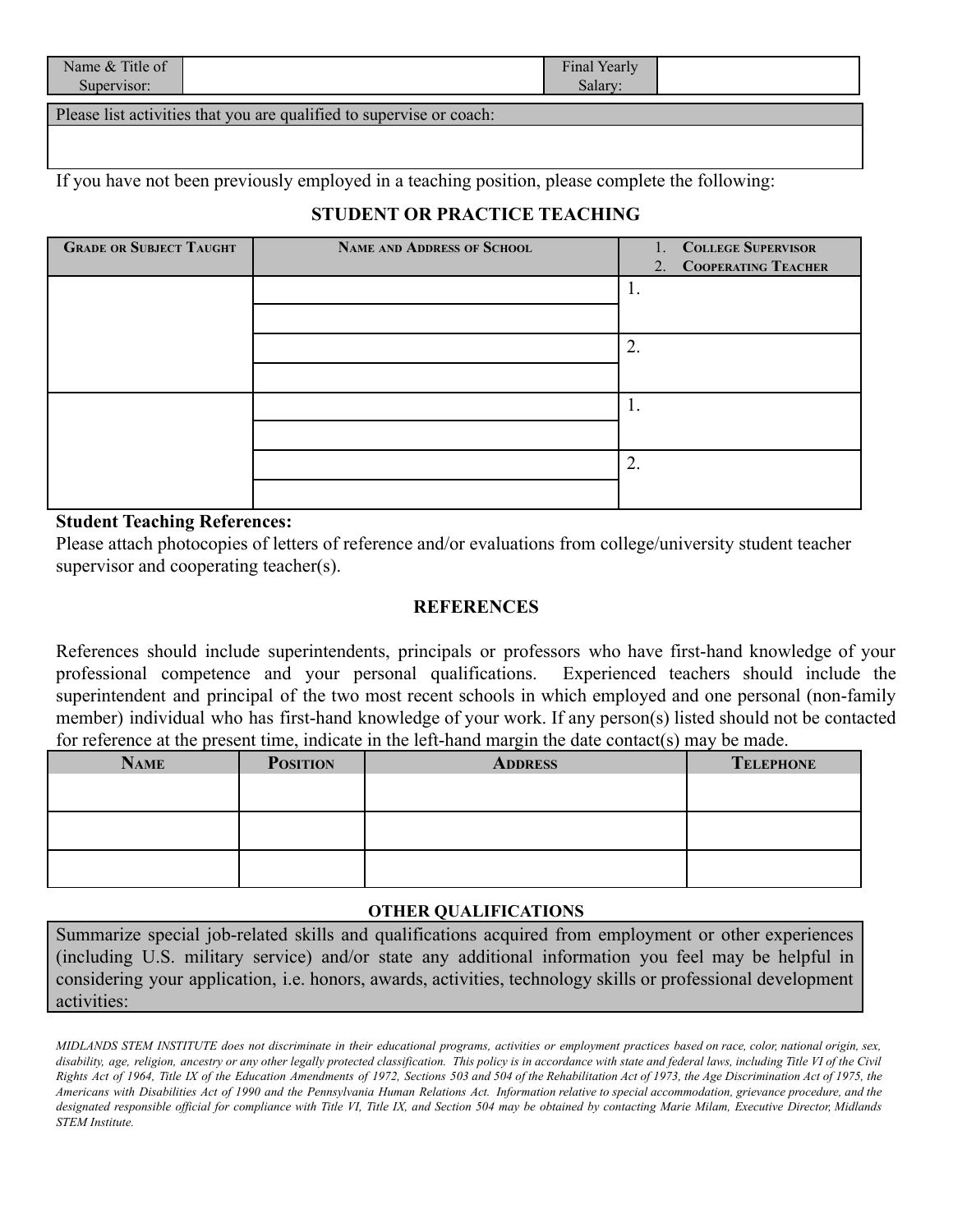# **GENERAL BACKGROUND INFORMATION**

**Complete answers to the following questions. If you answer "Yes" to any question, you must list all offenses, and for each conviction provide date of conviction and disposition, regardless of the date or** location of occurrence. Conviction of a criminal offense is not a bar to employment in all cases. Each **case is considered on its merits. Your answers will be verified with appropriate police records.**

Criminal Offense includes felonies, misdemeanors, summary offenses and convictions resulting from a plea of "nolo contendere" (no contest).

Conviction is an adjudication of guilt and includes determinations before a court, a district justice or a magistrate, which results in a fine, sentence or probation.

Omissions: Please omit minor traffic violations.

# **Complete the following questions:**

Have you ever convicted of a criminal offense?

Are you currently under charges for a criminal offense?

Have you ever forfeited bond or collateral in connection with a criminal offense?

Within the last ten years, have you been fired from any job for any reason?

Within the last ten years, have you quit a job after being notified that you would be fired?

Have you ever been professionally disciplined in any state?

Professional discipline is defined as the annulment, revocation or suspension of your teaching certification or having received a letter of reprimand from an agency, board or commission of state government, such as the South Carolina State Board of Education, the Ethics Commission, and/or any School District.

Are you subject to any visa or immigration status, which would prevent lawful employment?

Note: If you answered "Yes" to any of the above questions, please provide a detailed explanation on a separate sheet of paper, including dates, and attach it to this application. Please print and sign your name on the sheet, and **include your social security number.**

| Yes<br>Yes<br>Yes | No<br>No<br>No |
|-------------------|----------------|
| Yes<br>Yes        | No<br>No       |
| Yes               | No             |
|                   |                |
| Yes               | No             |

MIDLANDS STEM INSTITUTE does not discriminate in their educational programs, activities or employment practices based on race, color, national origin, sex, disability, age, religion, ancestry or any other legally protected classification. This policy is in accordance with state and federal laws, including Title VI of the Civil Rights Act of 1964, Title IX of the Education Amendments of 1972, Sections 503 and 504 of the Rehabilitation Act of 1973, the Age Discrimination Act of 1975, the Americans with Disabilities Act of 1990 and the Pennsylvania Human Relations Act. Information relative to special accommodation, grievance procedure, and the designated responsible official for compliance with Title VI, Title IX, and Section 504 may be obtained by contacting Marie Milam, Executive Director, Midlands *STEM Institute.*